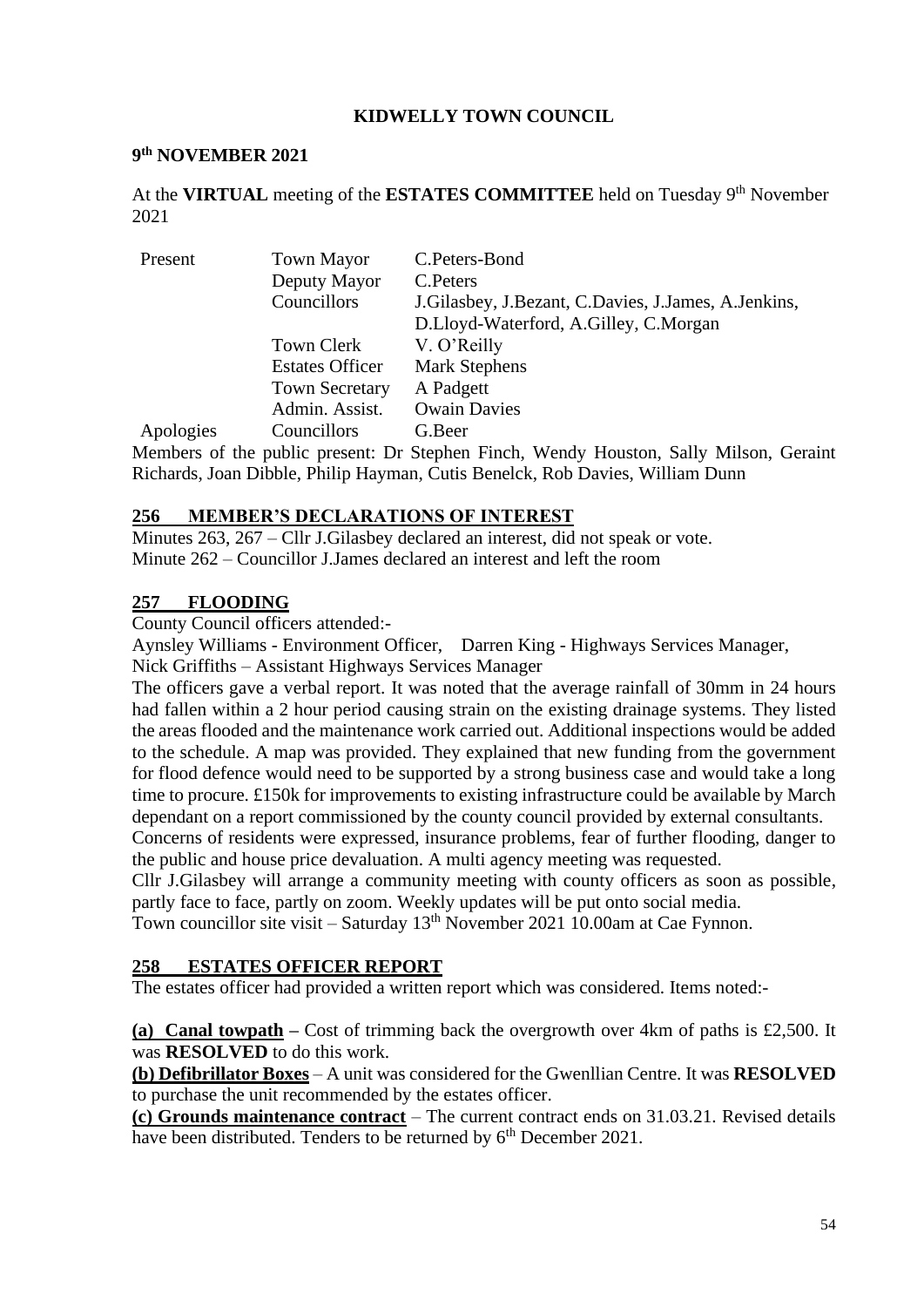**(d) Waungadog flooding** – It was **RESOLVED** to pay £360 for flood repair work carried out by the owner at Waungadog farm.

**(e) Old Quarry Lane** – Glannant is in danger of being flooded. A price for flood attenuation work is awaited.

**(f) Playground equipment maintenance** – Quotations for equipment maintenance have been sought from specialist companies.

**(g) Trees at Stockwell Lane** – trees (109-114 and 117) on the bridleway are an immediate threat. It was **RESOLVED** to carry out the work as a matter of urgency – at a cost of £1,750.

### **Matters arising from the Estates Committee Meeting of 12 th October 2021**

### **259 CEMETERY**

The retaining wall has been completed. Railings should be installed by the end of the month. Pathway surfaces will be the next phase of the cemetery refurbishment.

# **260 H19 H15 A12- RENT REVIEW "in camera"**

A valuation has been determined and disputed by the leasees. Action is being taken to resolve the issues. The town council valuation document has been sent to the agent concerned. The solicitor is on sick leave and will be re-contacted when returned to work.

# **261 HISTORY SHED EXPERIENCE**

Planning application has been submitted. The county has requested an extension of time for deliberation. Natural Resources Wales requires 3 reports to be submitted. Flood assessment, Contamination report and a Construction Environment Plan – a total cost of £2,570. Planning cannot be considered further until these reports have been received.

# **262 SKATE BOARD PARK AND PUMP TRACK**

A request for a skate board park and pump track has been received. It was **RESOLVED**, in principal, to support the project. A community group has been formally constituted to progress the project. Cllr J.James was appointed as council representative, allowing her to participate in discussion. The association will provide initial design plans and meet with the estates officer to consider locations.

# **263 BRIDLEWAY TRANSFER – YSGOL GWENLLIAN DEVELOPMENT**

The county council wishes to add the footprint of part of the bridleway (11/31a) to the school development site. Planning permission for the new school will not be approved unless this is done for ecological reasons. An alternative to a 15 year lease would be an asset transfer to the county council. This option has been rejected by the county council. It was **RESOLVED** to propose a 20 year lease.

# **264 CASTLE LIGHTING**

CADW requires a work method and risk assessment to be prepared and a contract to be signed before work to renew the castle lights can commence. They also would prefer a separate electricity meter to be installed. The old lights have been removed and the electricity disconnected. New tenders may have to be sought for the lightbox refurbishment.